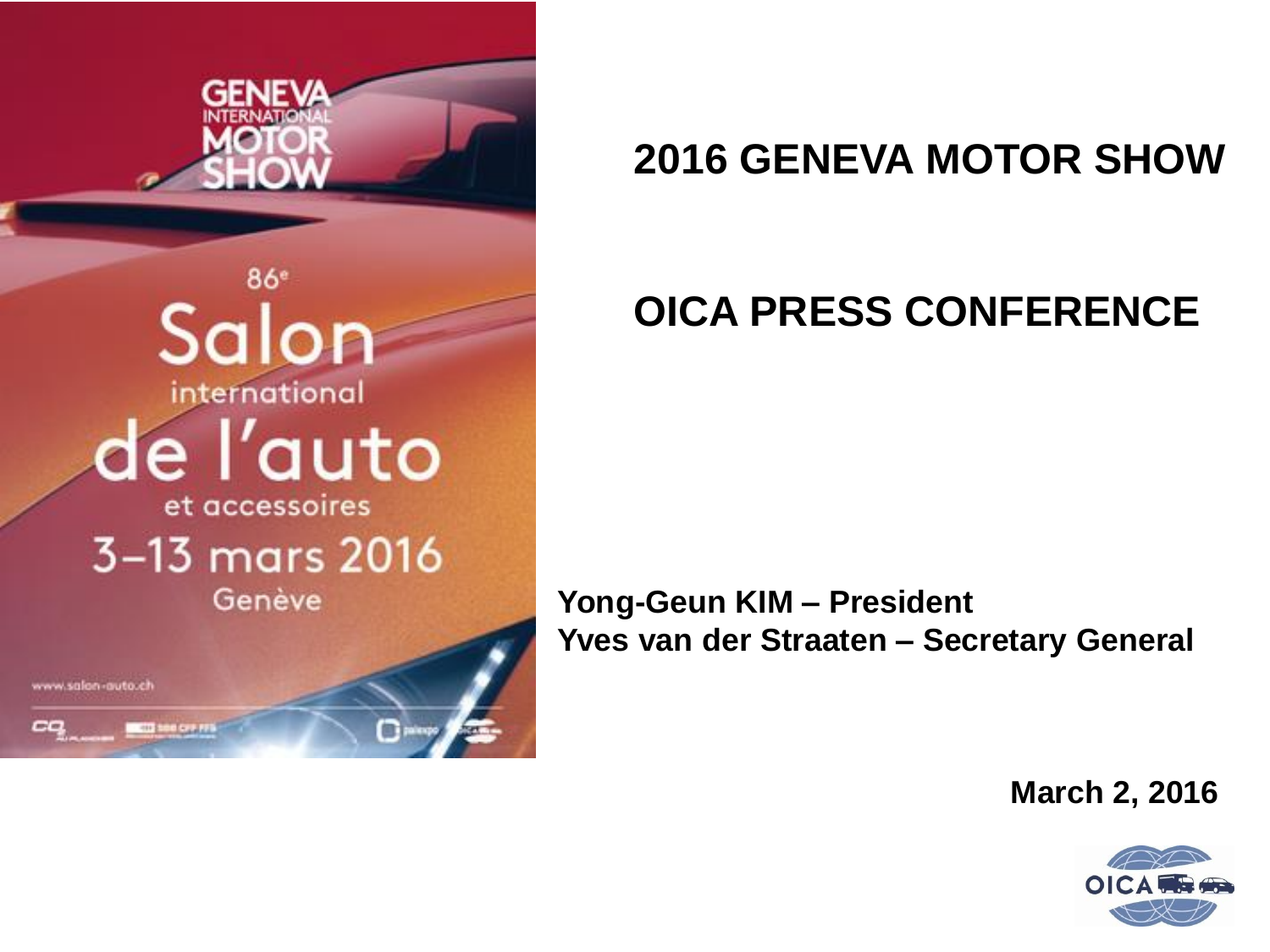# **OICA statistics**

- **I. Global results Production/Sales (2005-2015)**
- **II. EU 28+EFTA Production/Sales (2005-2015)**
- **III. Other Europe (non-EU) Production/Sales (2005- 2015)**
- **IV. Asia/Oceania/Middle East Production/Sales (2005-2015)**
- **V. NAFTA Production/Sales (2005-2015)**
- **VI. Central and South America Production/Sales (2005-2015)**
- **VII. Africa Production/Sales (2005-2015)**
- **VIII. Production/Sales : Region comparison**
- **IX. Vehicles in use (2005-2014)/Motorisation rate**

### **All data are "all vehicles": PC, LCV, HCV, Buses**

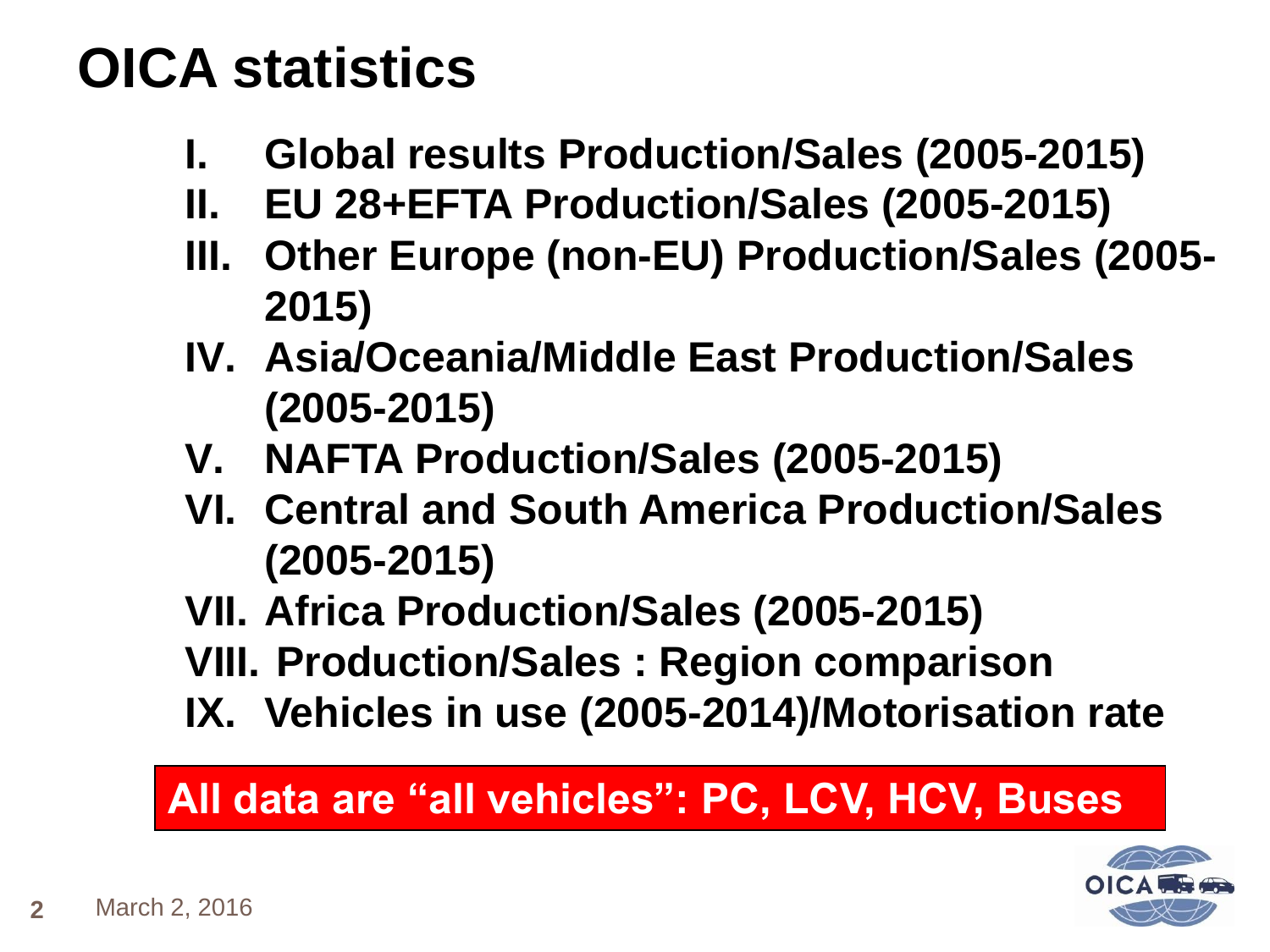#### **I. Global results 2005-2015: Total Production and Sales\***





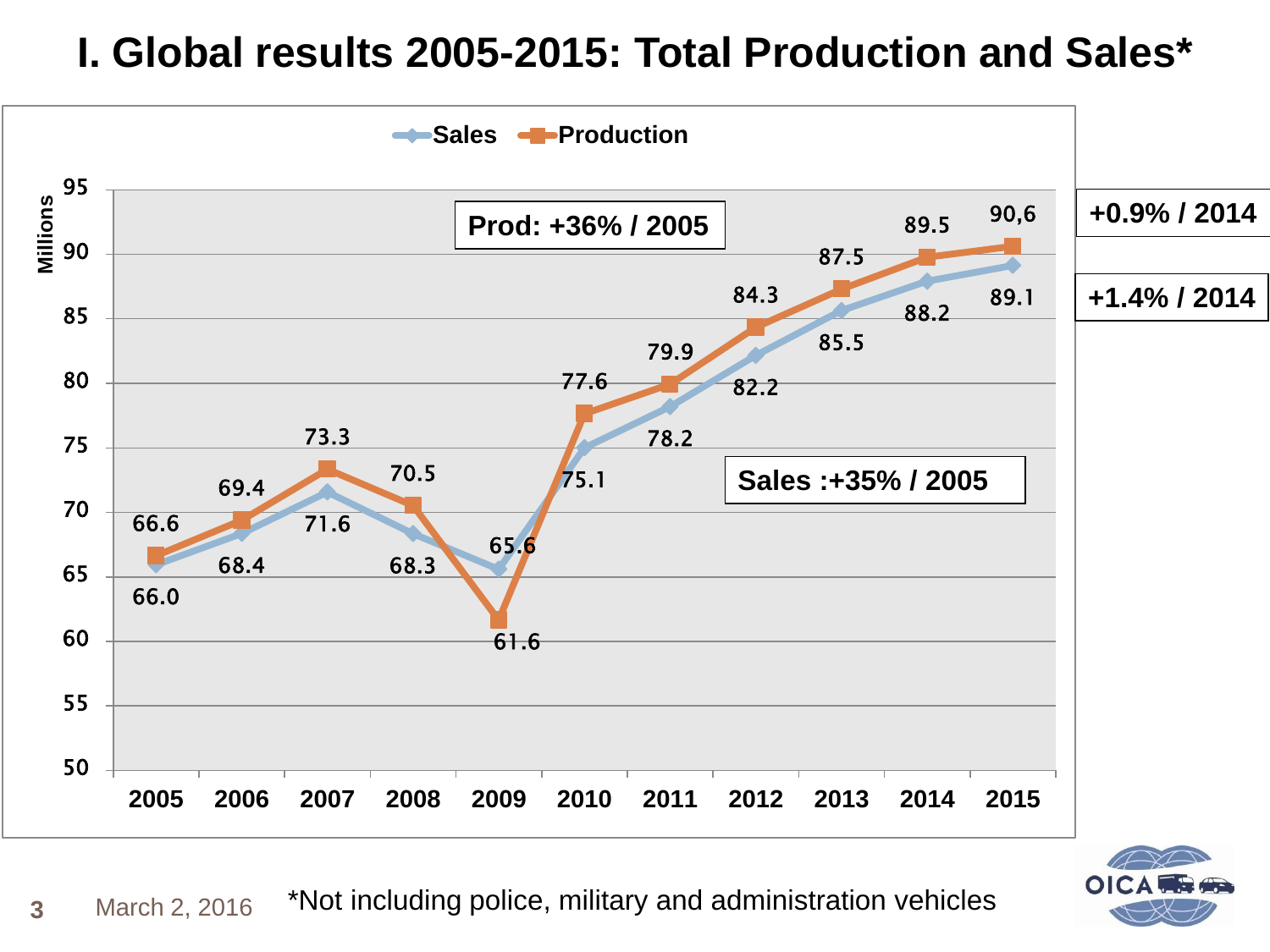#### **II. EU28+EFTA 2005-2015: Total production and sales**



**4** March 2, 2016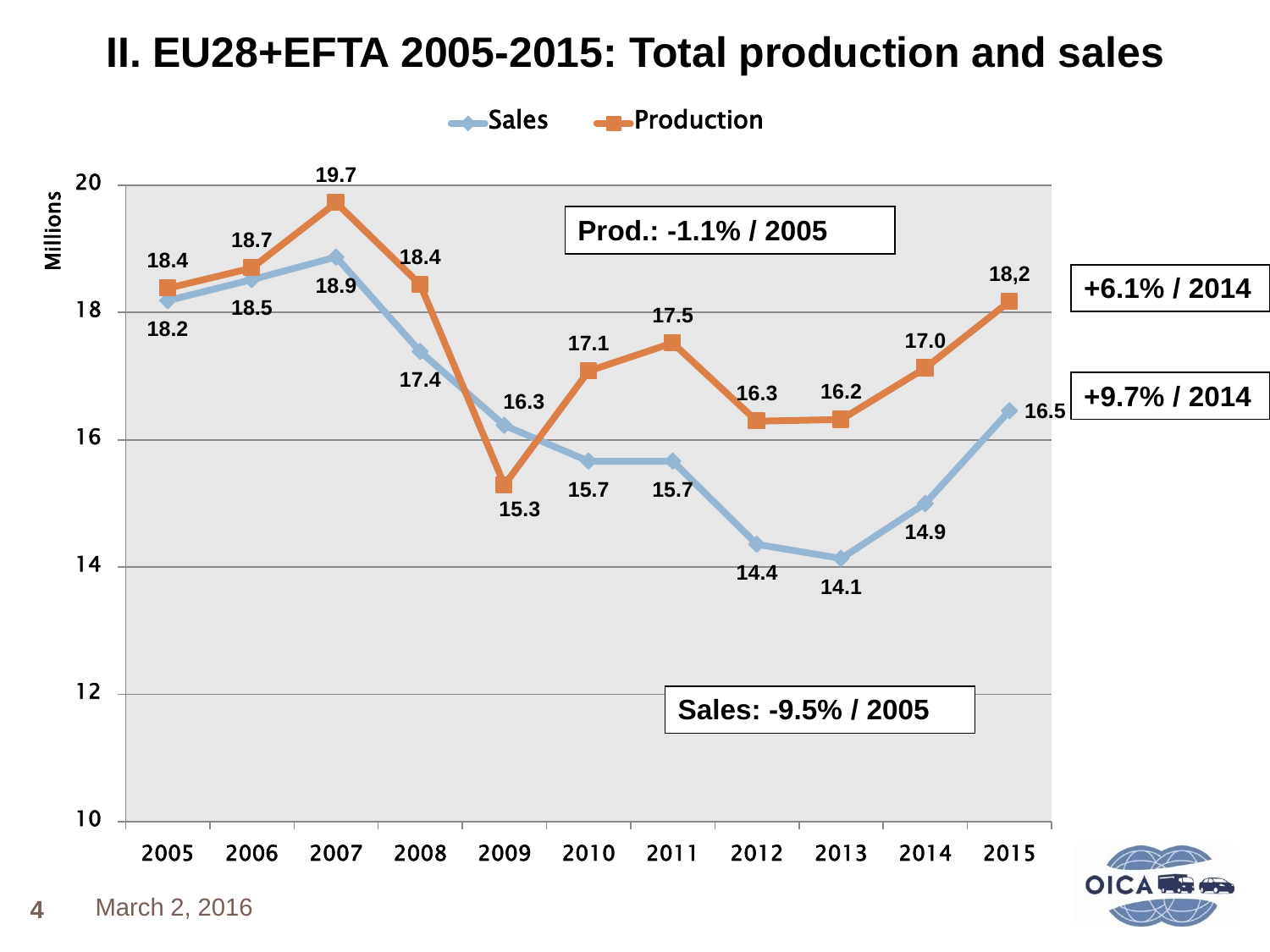#### **II. EU28+EFTA 2015: Main EU markets**



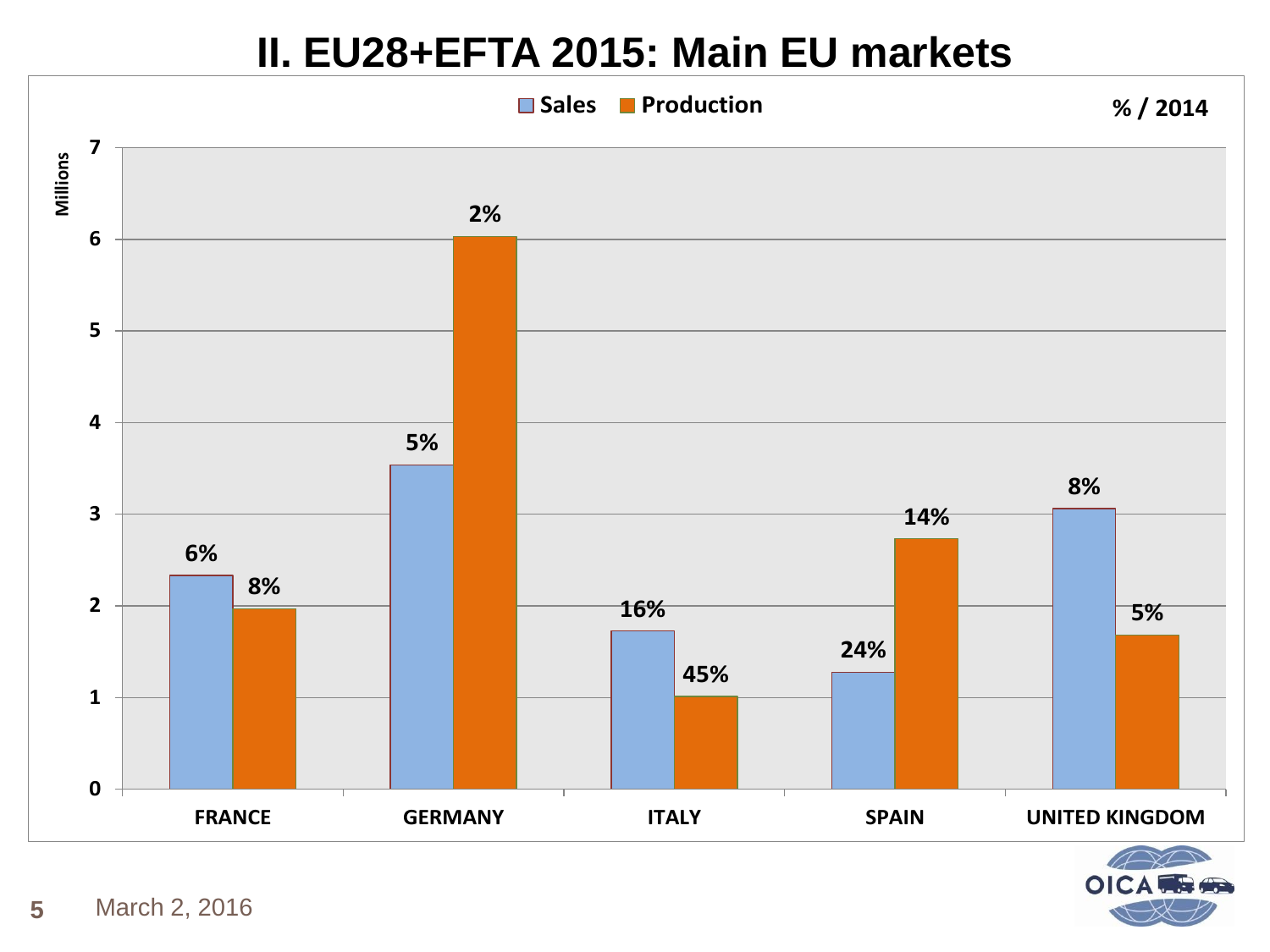#### **III. OTHER EUROPE (non-EU) \* 2005-2015: Total production and sales**



**6** March 2, 2016 **\*: Russia, Turkey, Ukraine, Serbia, Belarus, Bosnia, Moldavia, Armenia, Georgia, Macedonia, Albania**

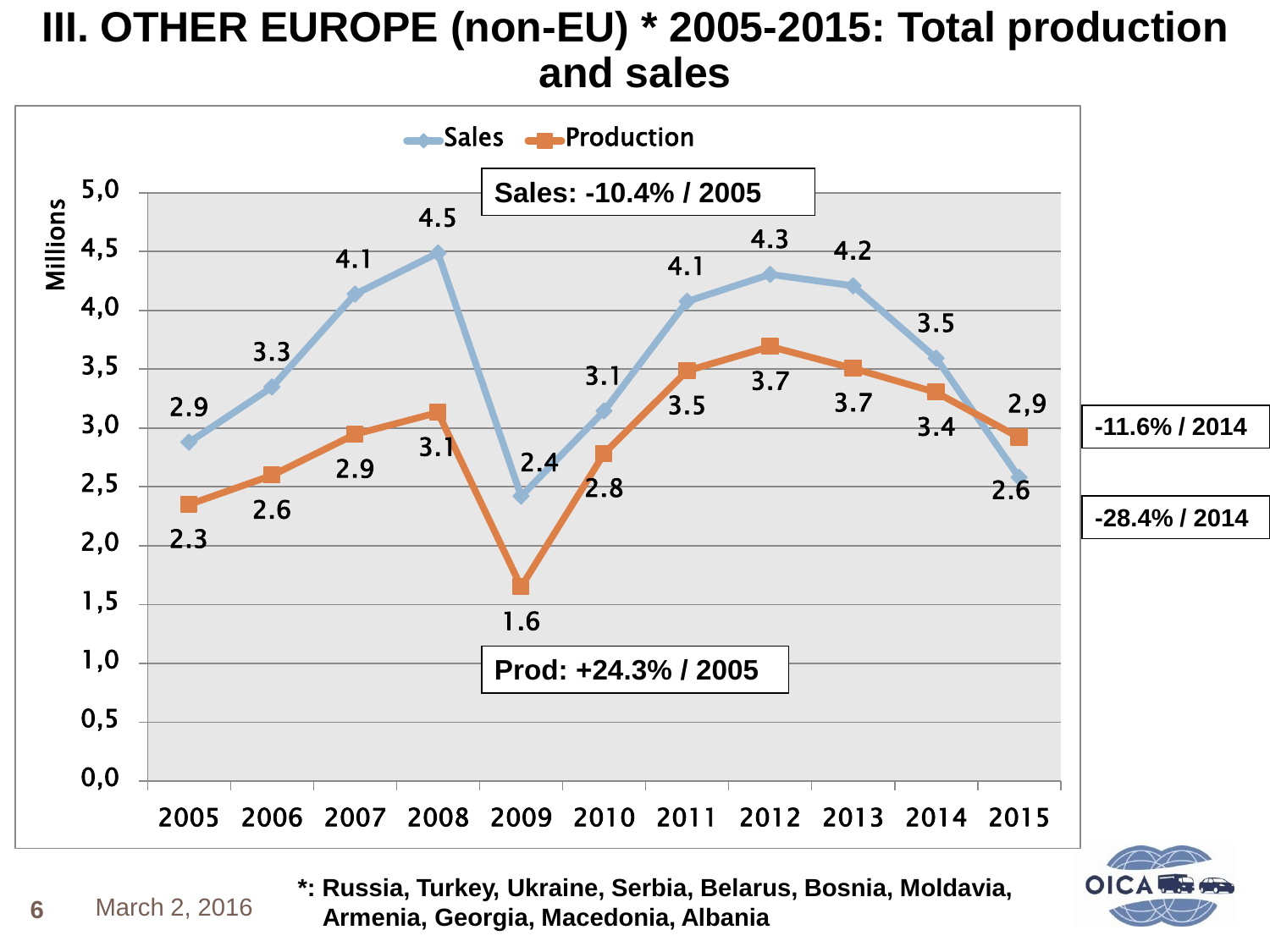### **III. OTHER EUROPE (non-EU) 2015: Main markets**



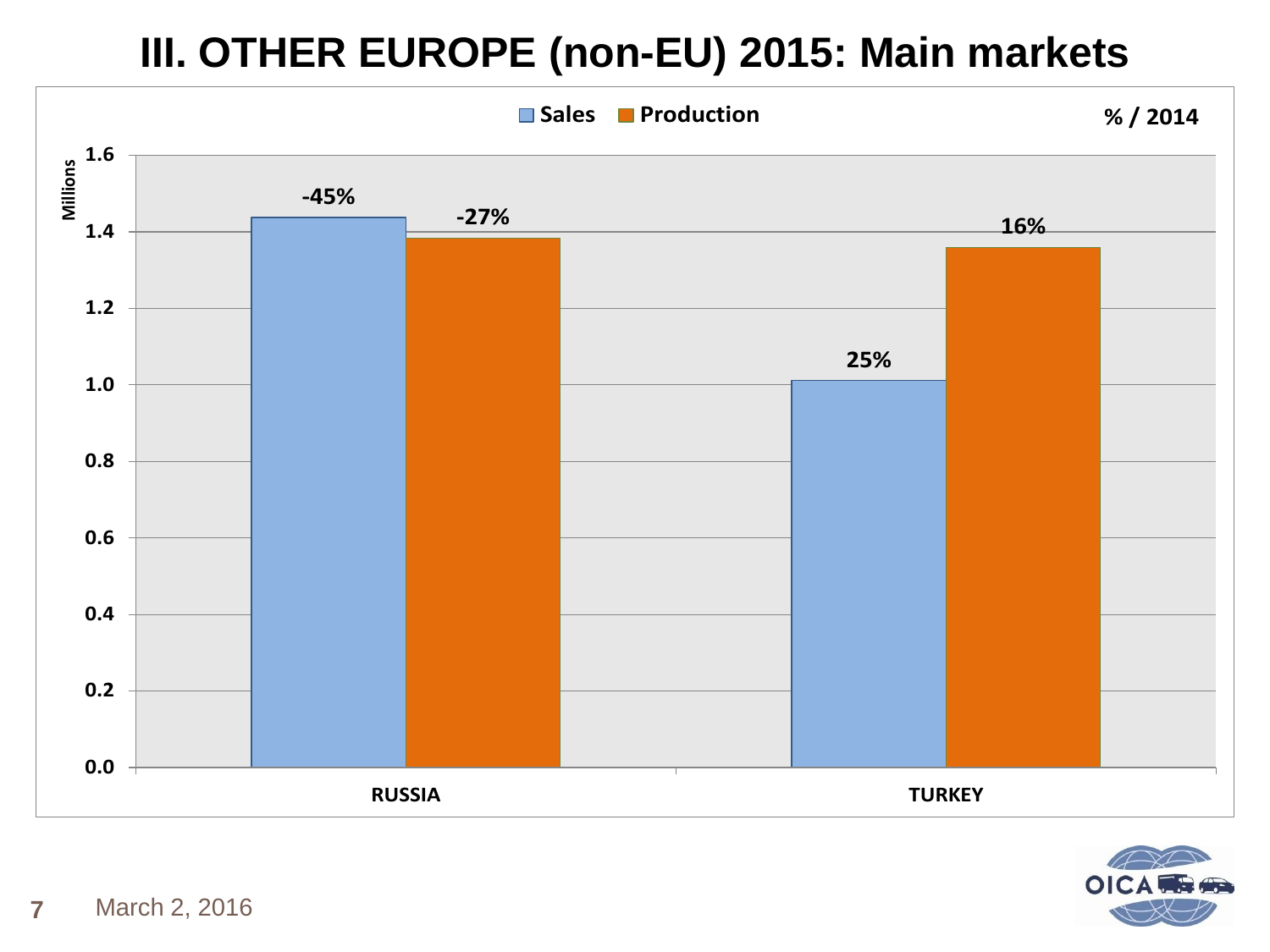#### **IV. ASIA/OCEANIA/MIDDLE EAST\* 2005-2015: Total production and sales**

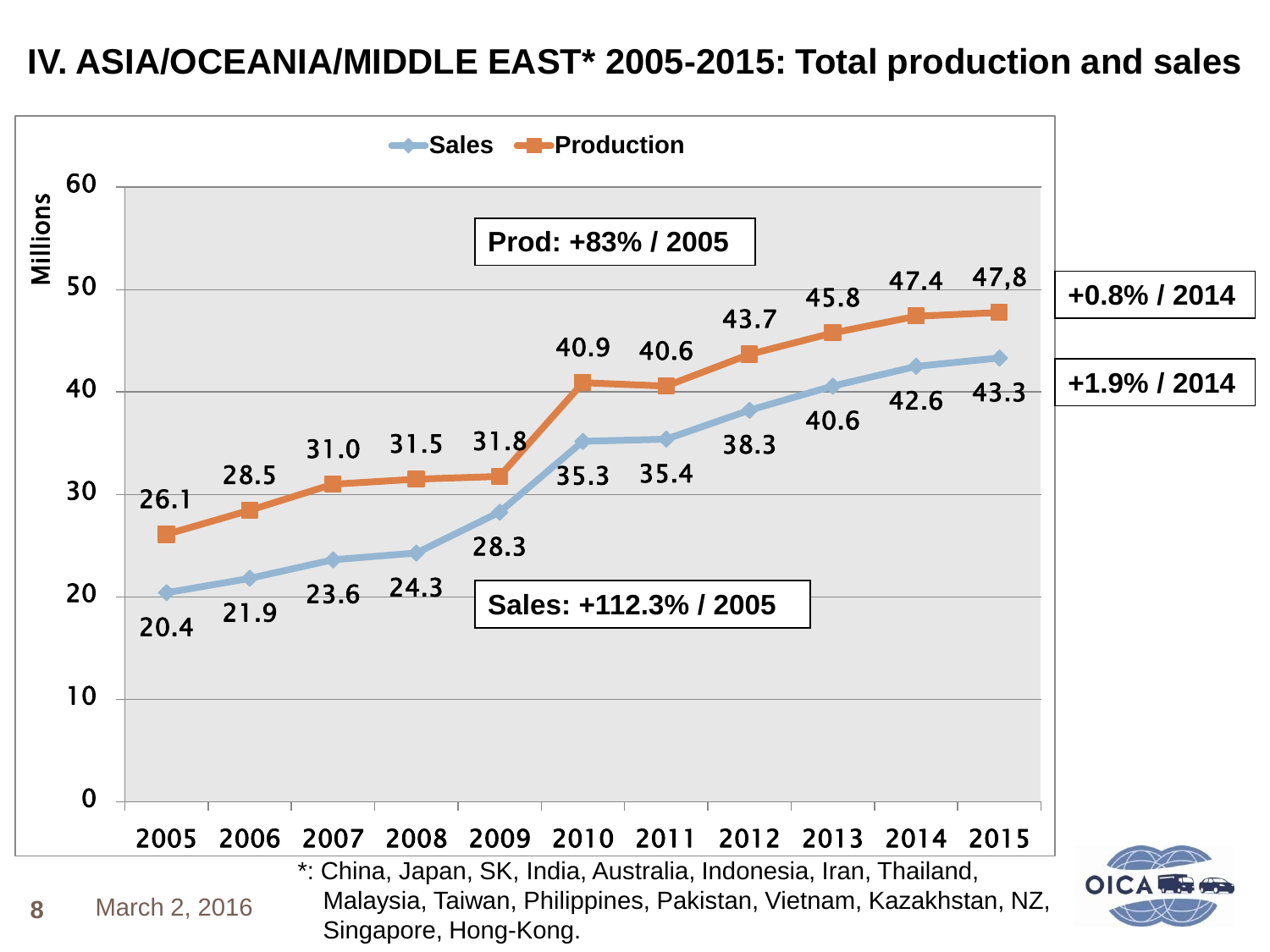#### **IV. ASIA/OCEANIA/MIDDLE EAST 2015: Main markets**



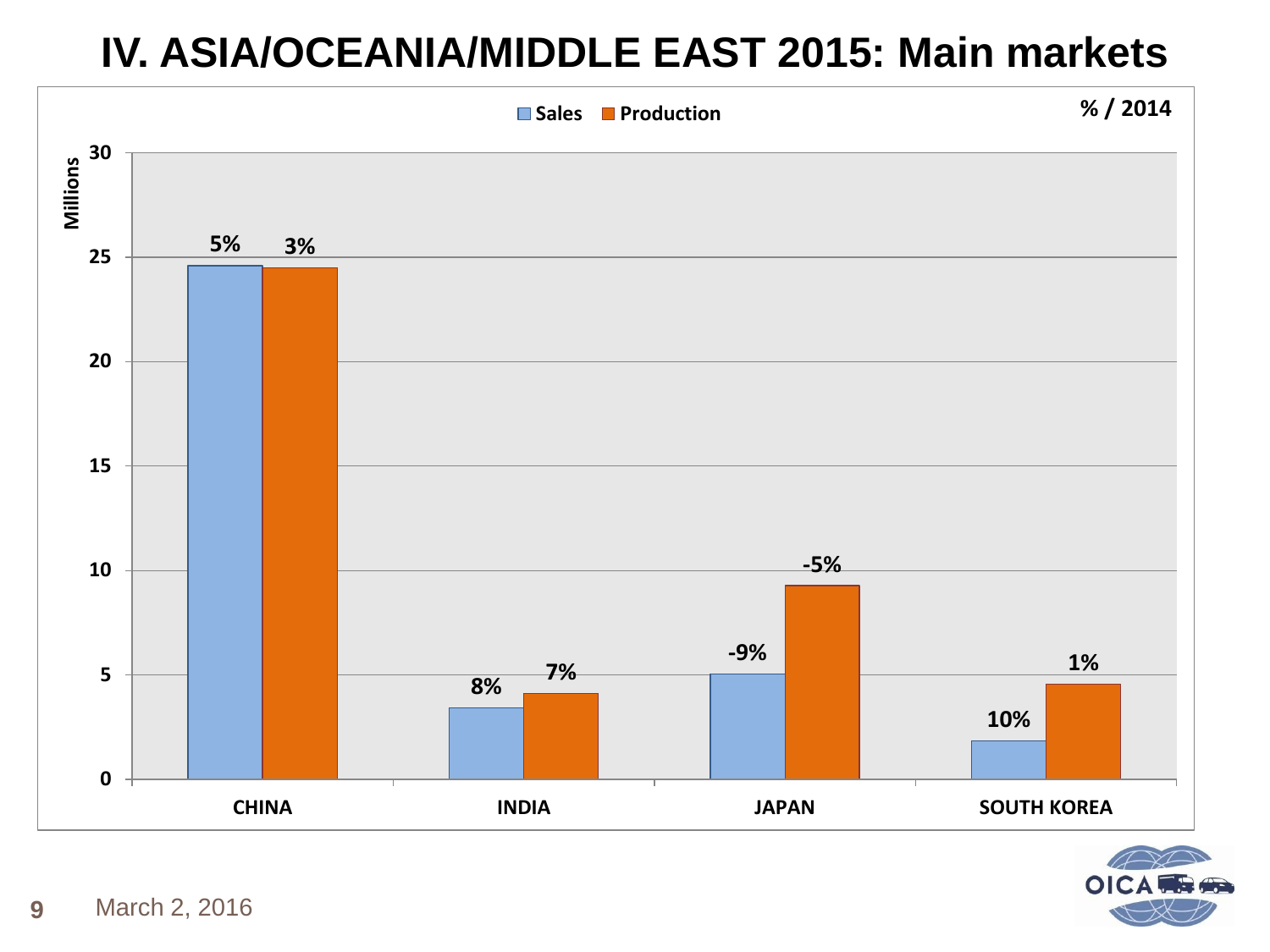#### **V. NAFTA 2005-2015: Total production and sales**



 $\mathbf O$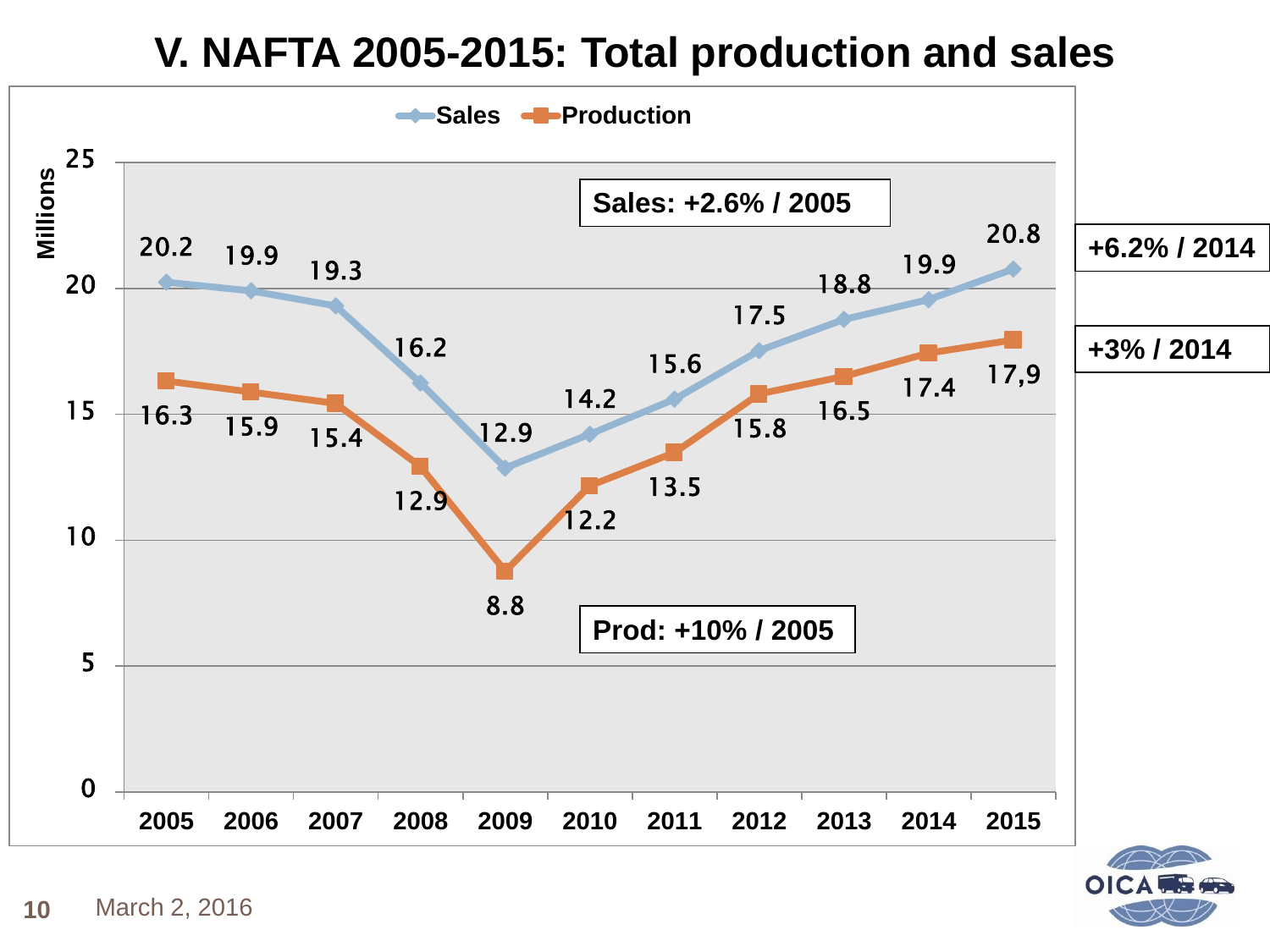#### **V. NAFTA 2015: Details**



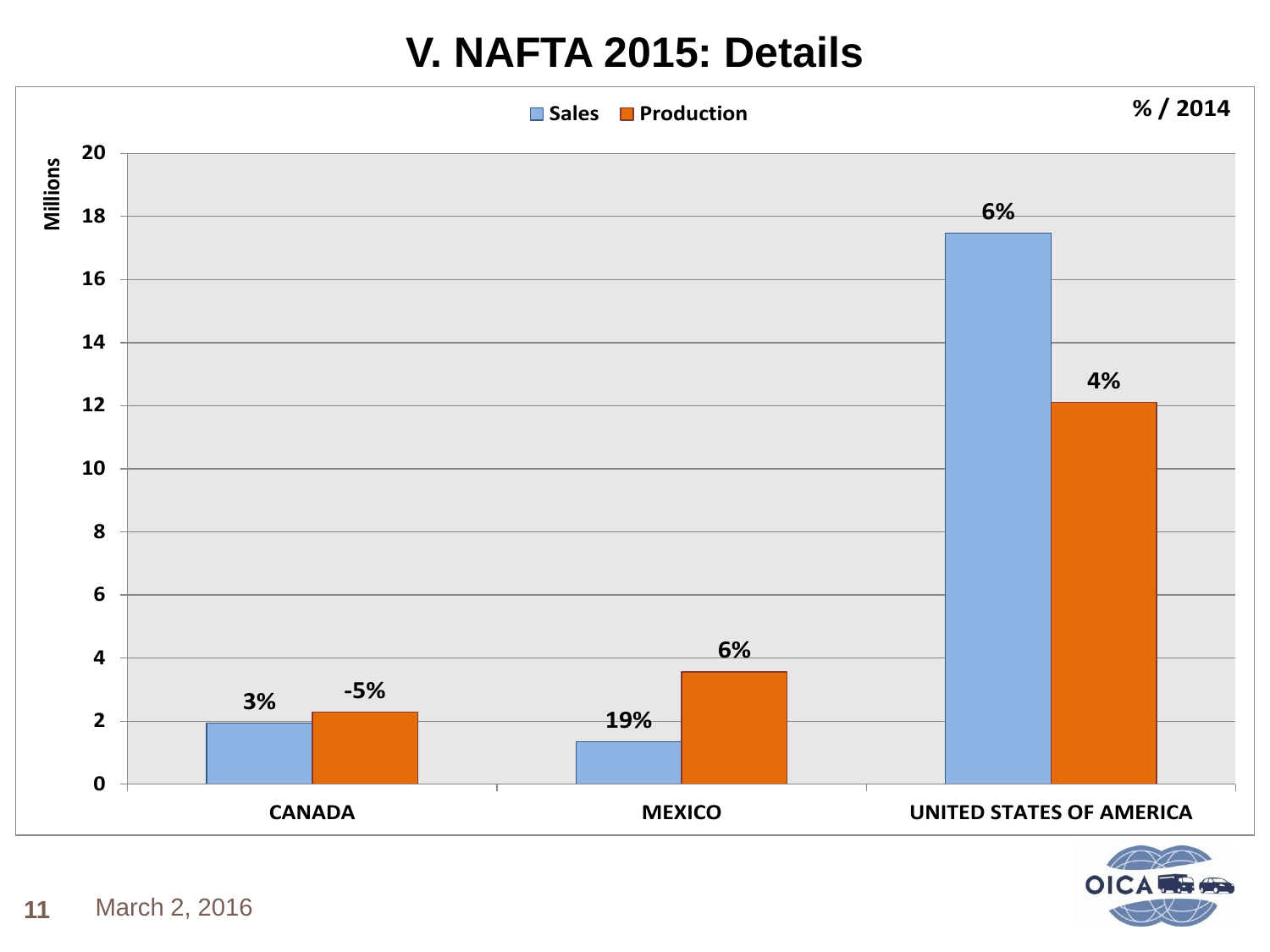#### **VI. CENTRAL/SOUTH AMERICA 2005-2015: Total production and sales**

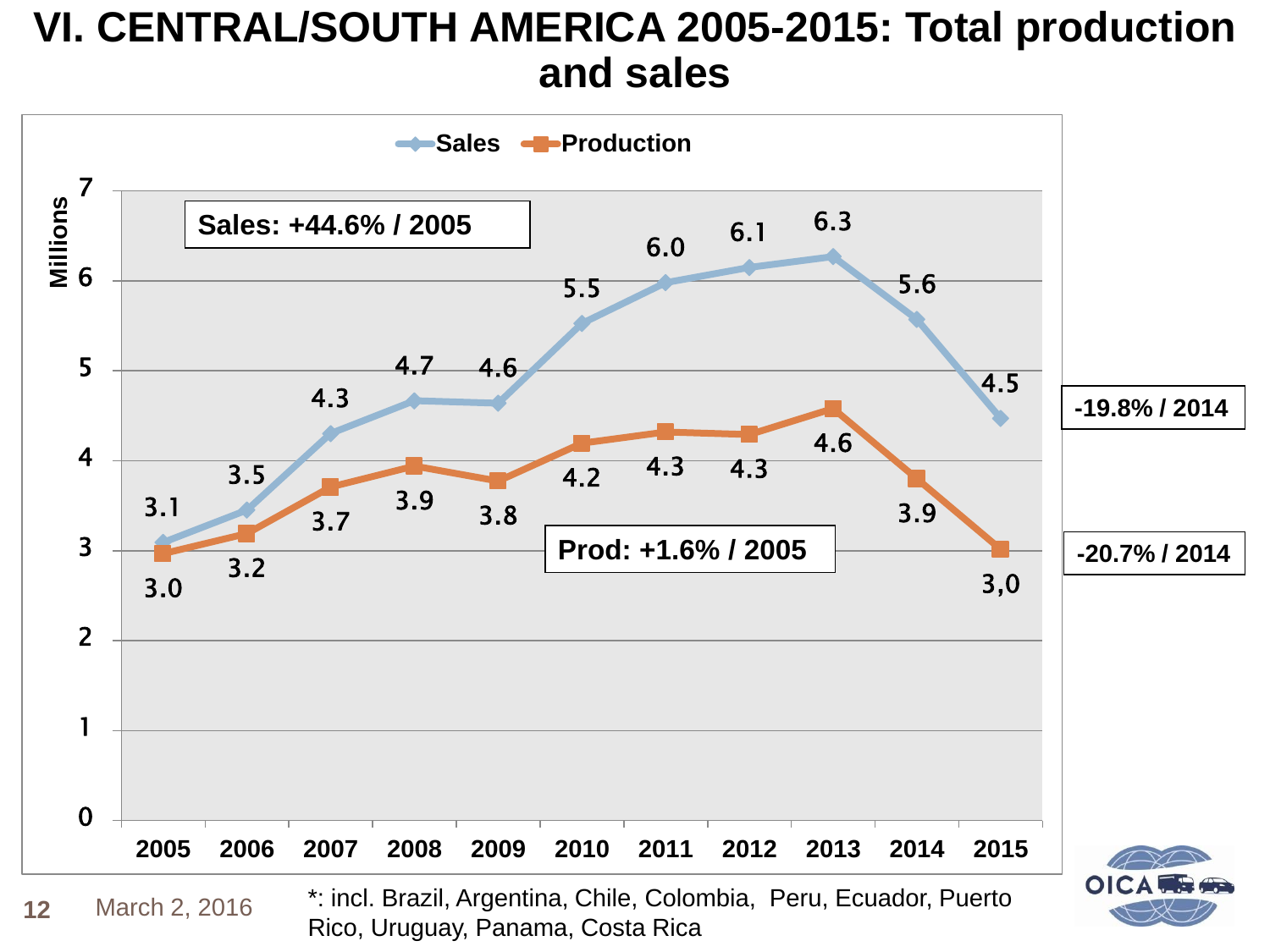#### **VI. CENTRAL/SOUTH AMERICA 2015: Main markets**



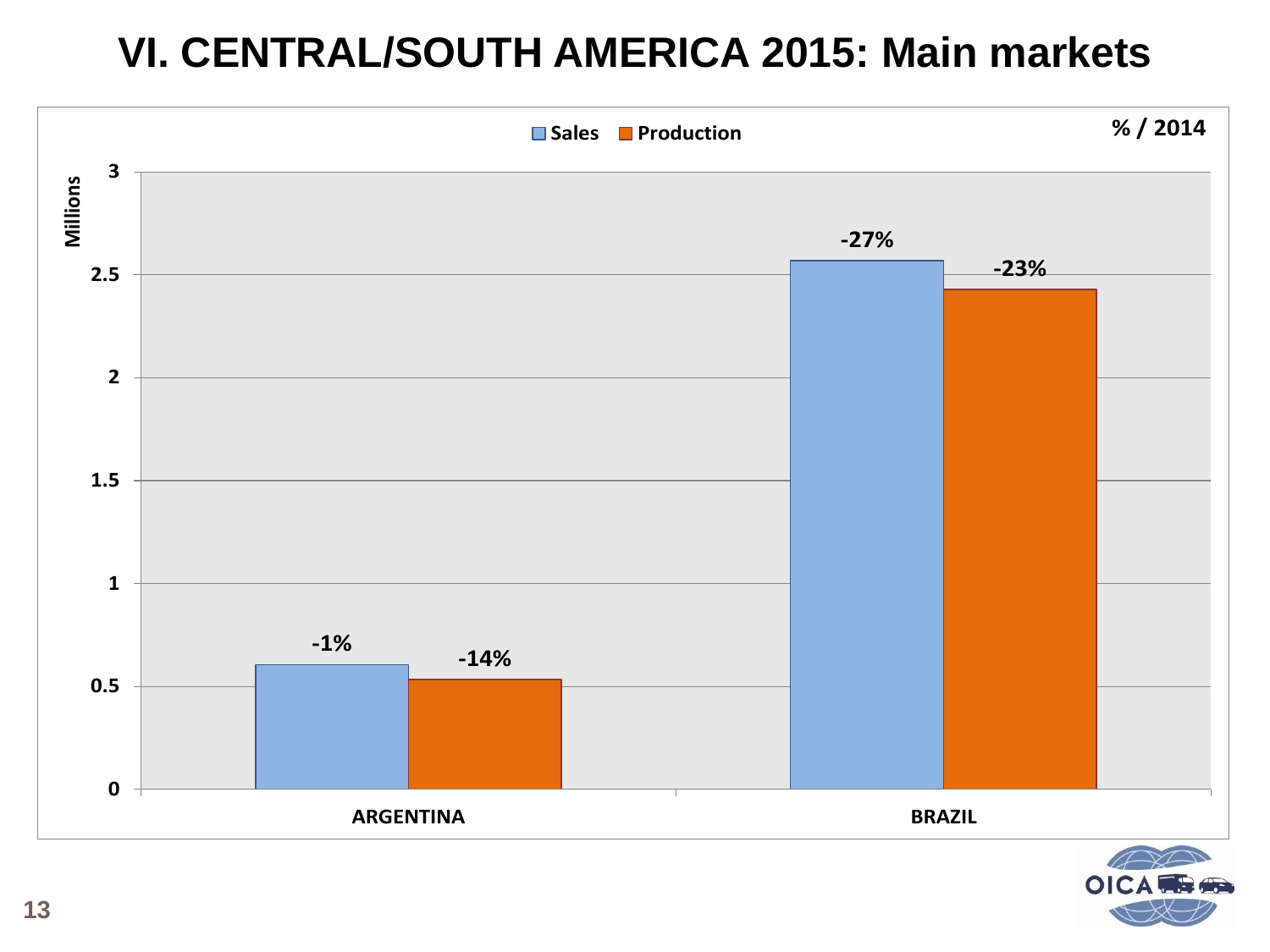#### **VII. AFRICA 2005-2015: Total production and sales**

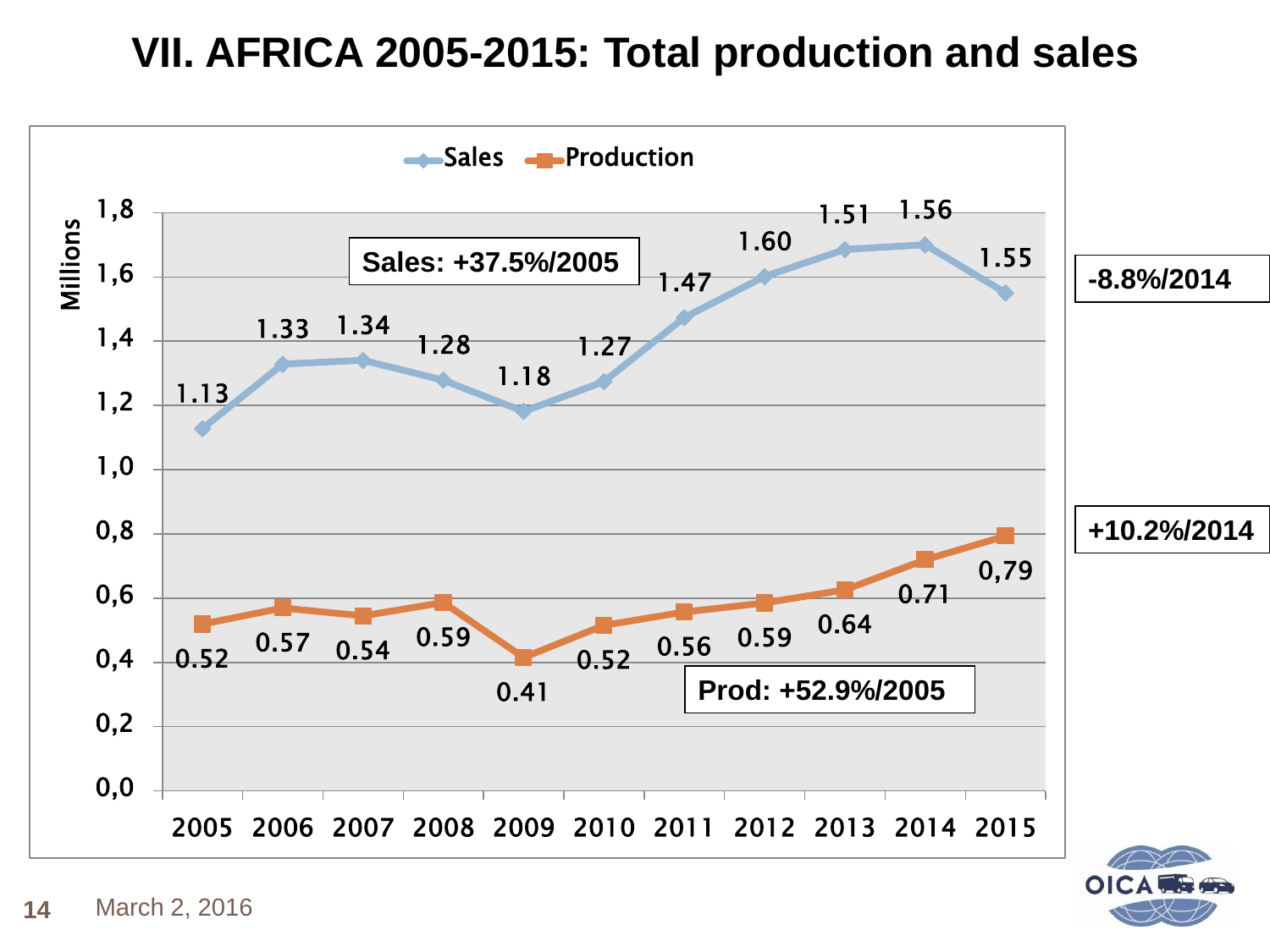#### **VII. AFRICA 2015: Large markets**



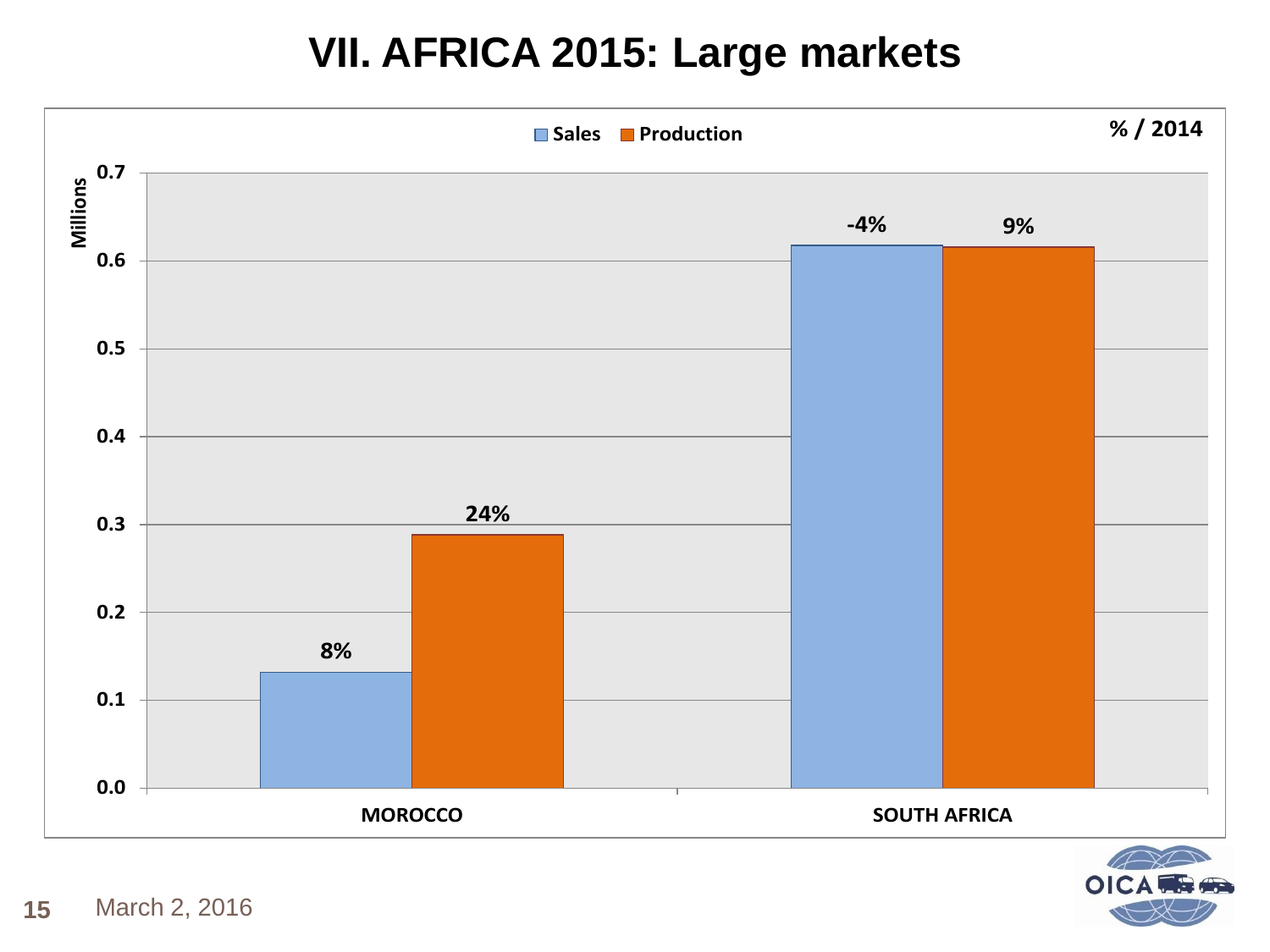### **VIII. Production: share by region**



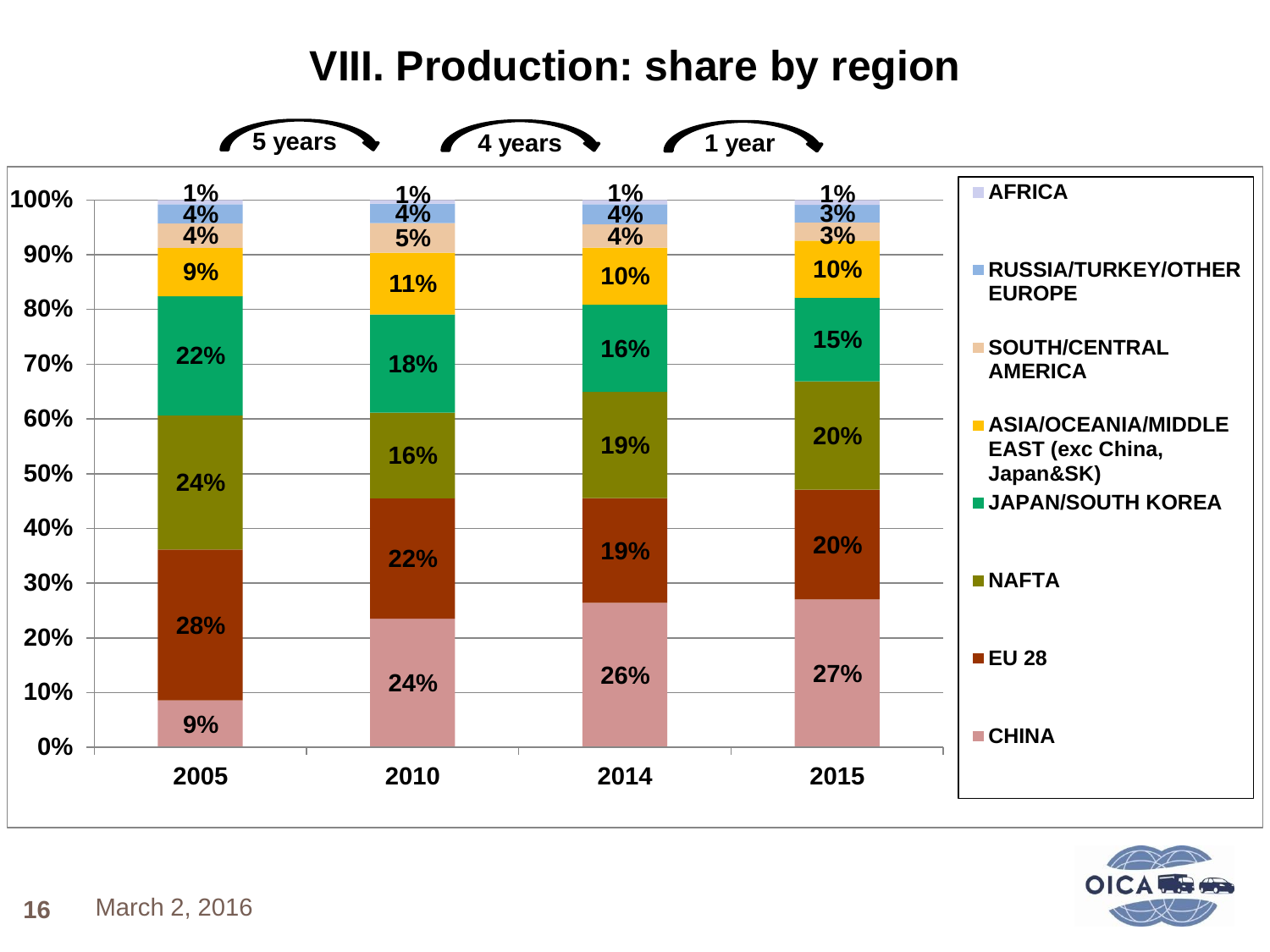#### **VIII. New vehicles' sales\* share by region**



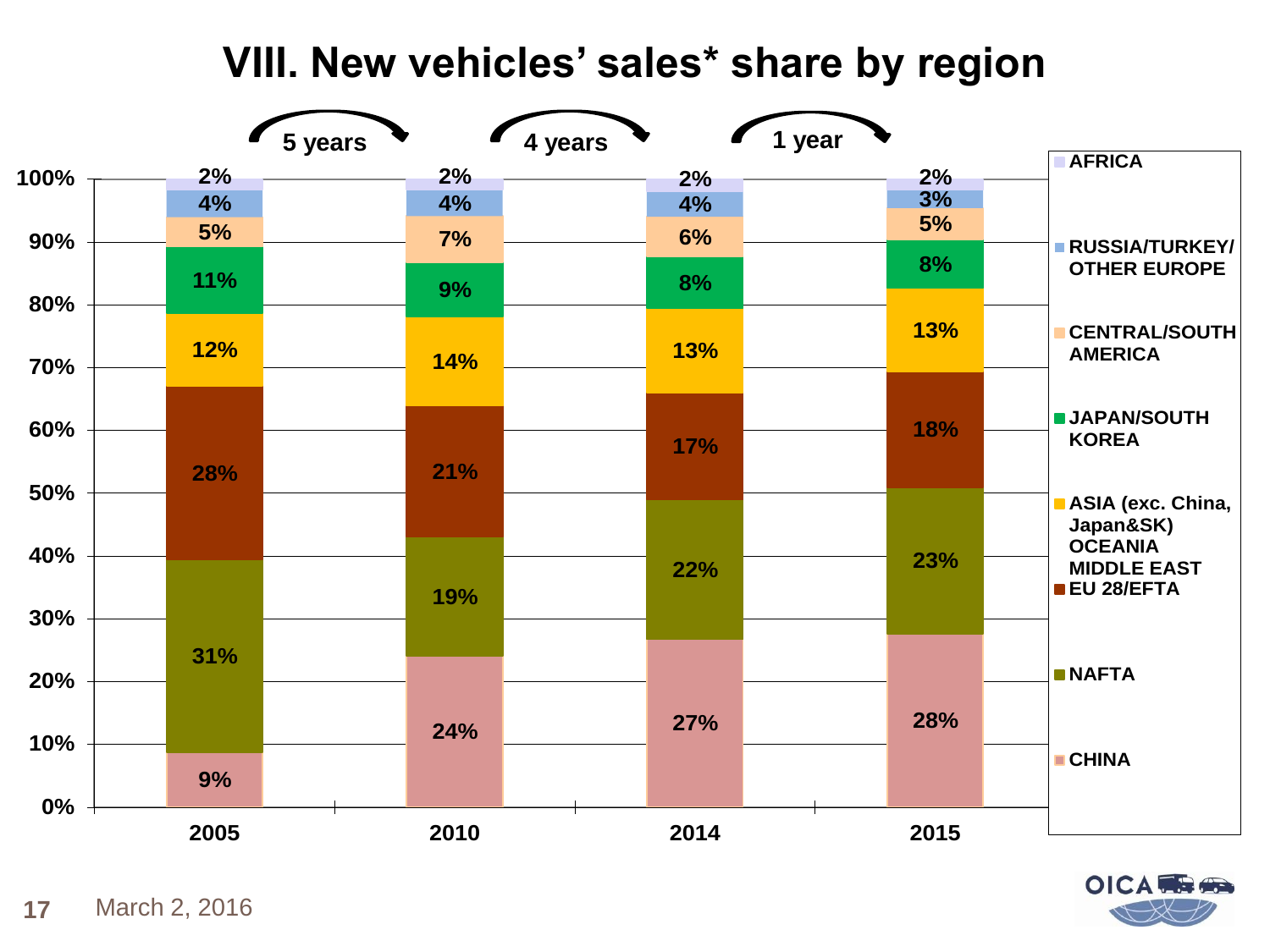#### **IX. Vehicles in use: growth by region**



**18** March 2, 2016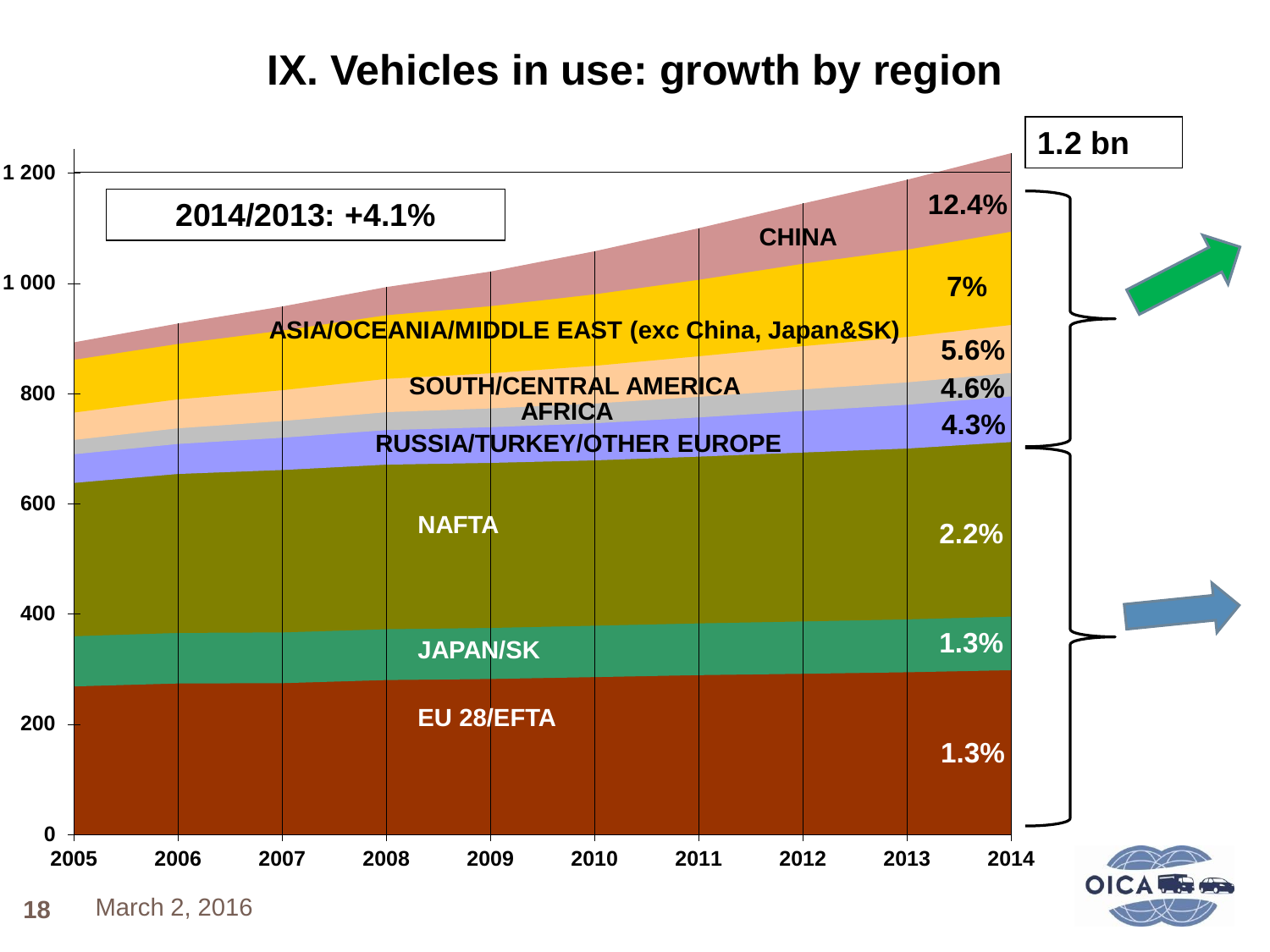**IX. Vehicles in use: region shares**

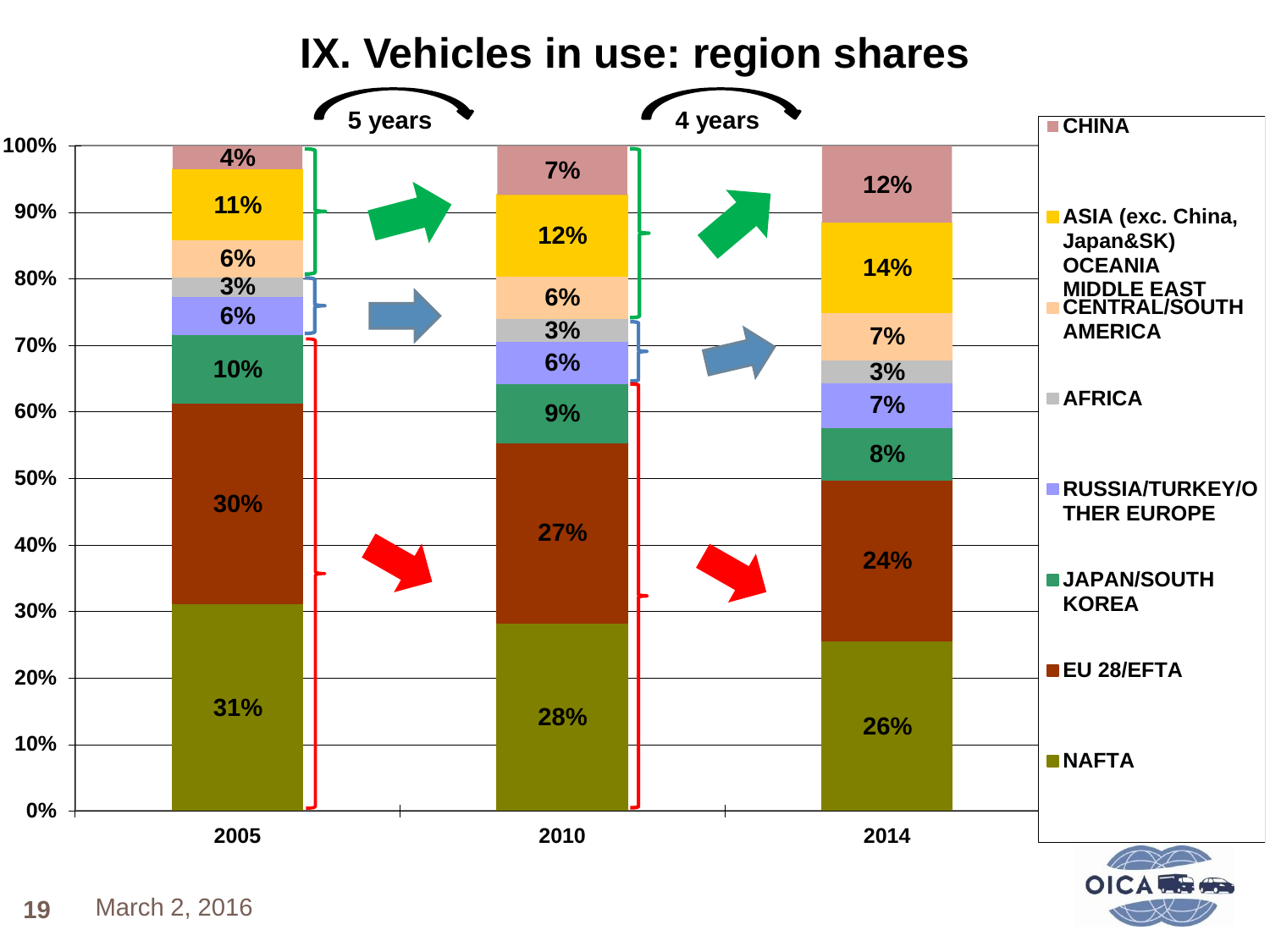#### **IX. Motorization rate 2005**

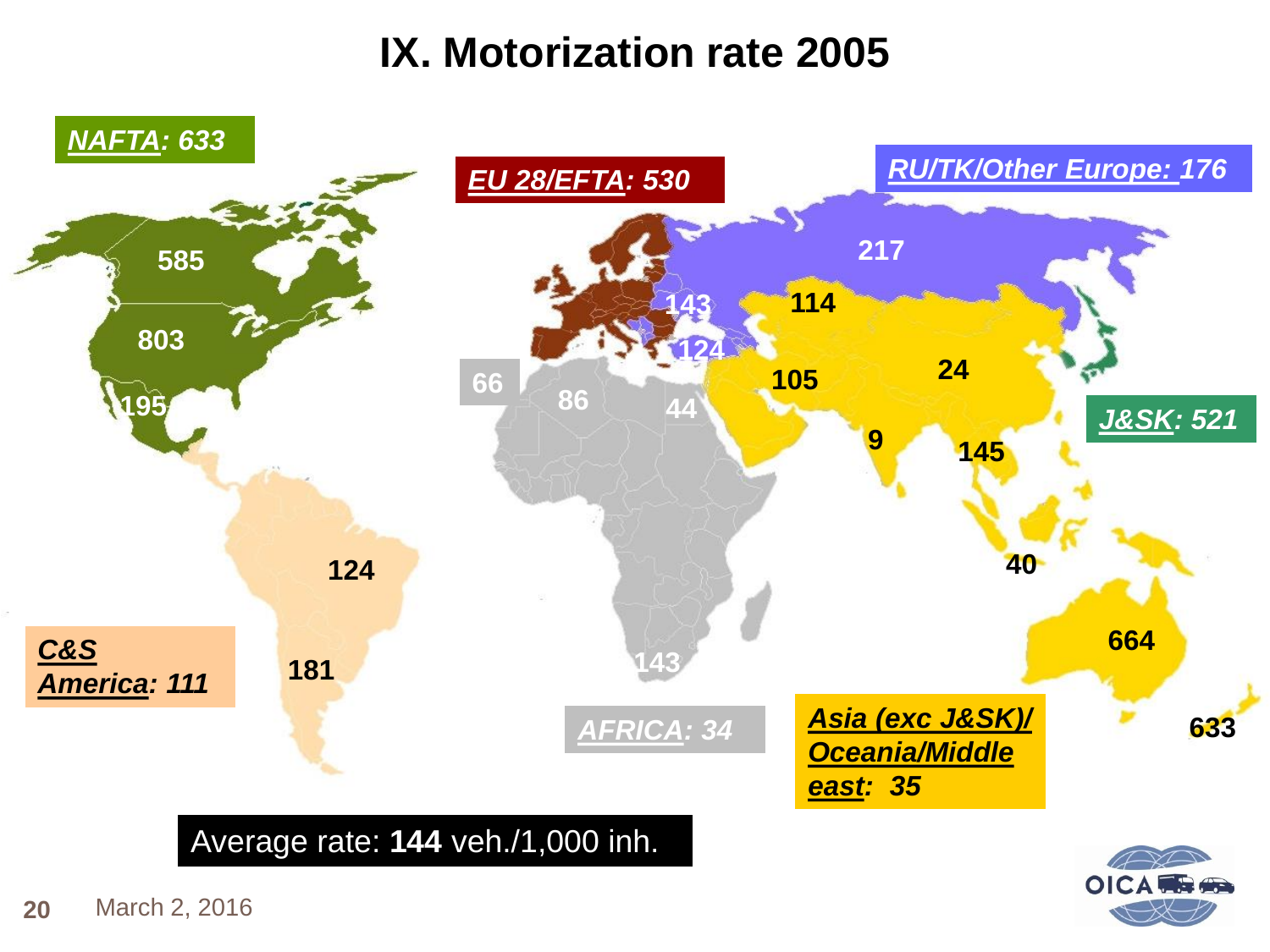